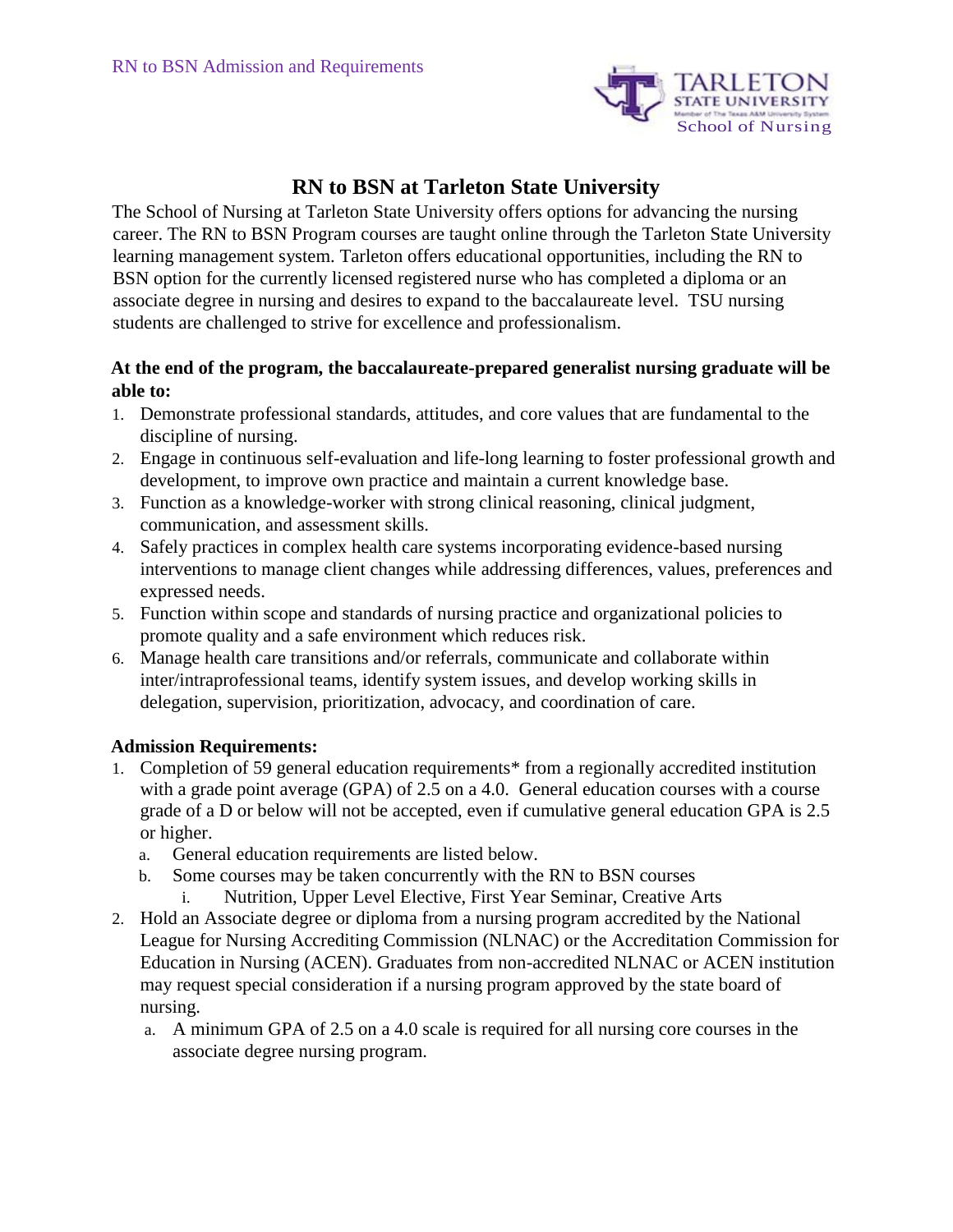

- 3. Hold a current unencumbered license as a registered nurse in the United States and be eligible for unencumbered licensure in Texas. Proof of unencumbered current Texas license must be demonstrated by the start of course work.
	- a. An associate degree nursing graduate awaiting to take the NCLEX-RN will be conditionally admitted. Students conditionally admitted may only take one course until NCLEX-RN passed and unencumbered RN license obtained.
- 4. Basic statistics course with a grade of "C" or better (included in the required prerequisite courses).
- 5. Resume.

#### **Admission Process:**

- 1. Application to the nursing program is separate from, and in addition to, the application to Tarleton. Acceptance by Tarleton and the School of Nursing is required.
- 2. Applications are accepted year round.
- 3. First, apply to Tarleton State University.
	- a. Application is online [at https://www.tarleton.edu/admissions/index.html.](https://www.tarleton.edu/admissions/index.html) This process includes submission of official transcripts and a nonrefundable fee.
- 4. Second, apply to the School of Nursing at Tarleton State University.
	- a. Application is online a[t](https://www.tarleton.edu/nursing/degrees_undergrad.html#BSN) [https://www.tarleton.edu/nursing/degrees\\_undergrad.html#BSN](https://www.tarleton.edu/nursing/degrees_undergrad.html#BSN)
	- b. You will be required to pay a \$35 fee at [https://epay.tarleton.edu/C20203\\_ustores/web/classic/store\\_main.jsp?STOREID=53.](https://epay.tarleton.edu/C20203_ustores/web/classic/store_main.jsp?STOREID=53)
	- c. Email the completed application, receipt of the fee payment, and resume to *APPLYNURSING@Tarleton.edu.*

## **Delivery:**

Online: Courses will be delivered online with practice experience and experiential learning components.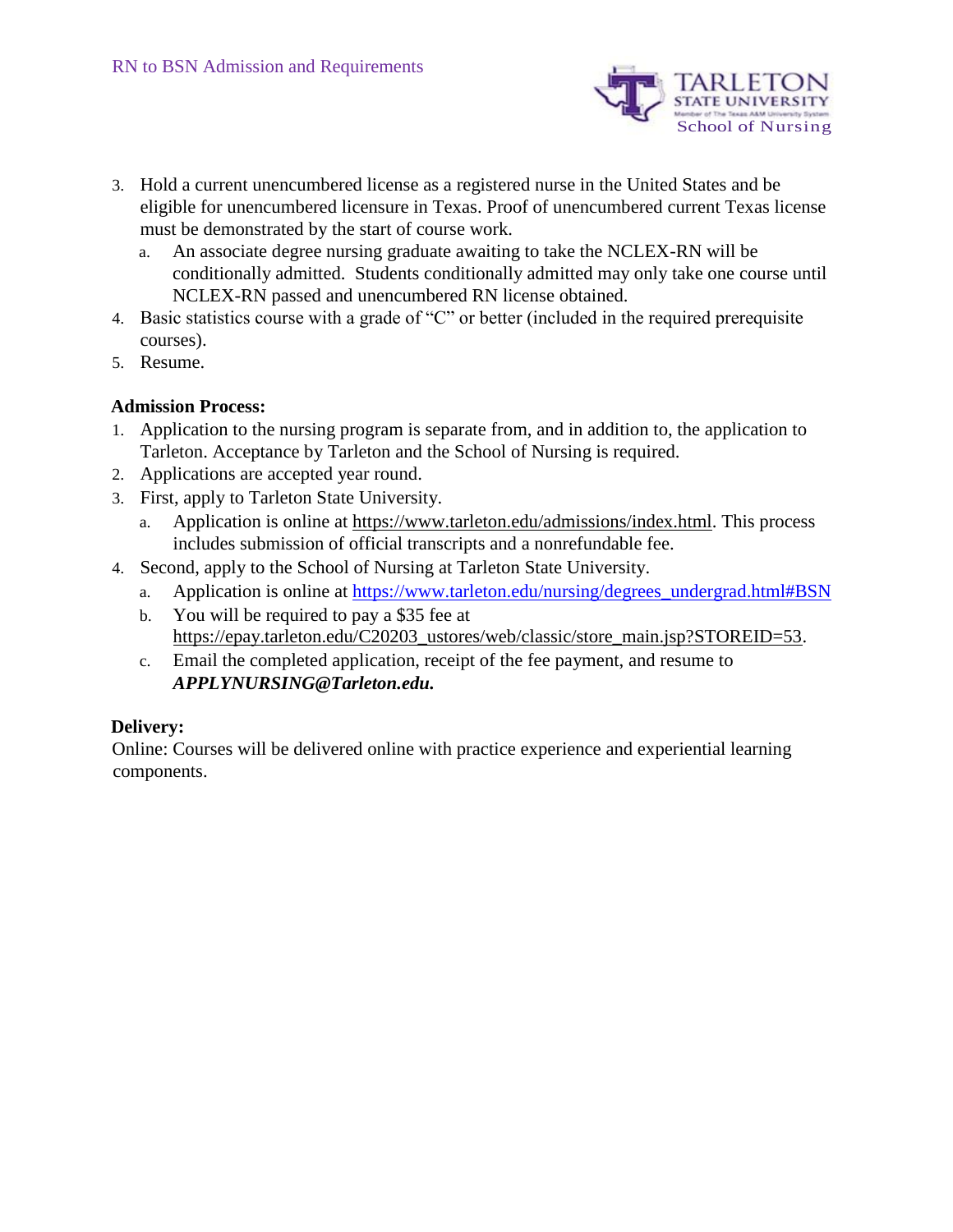

# **General Education Completion Requirements**

| <b>Course Name</b>                         | <b>Course Number</b>                                                                                                                                                                    | <b>Credit Hours</b> |
|--------------------------------------------|-----------------------------------------------------------------------------------------------------------------------------------------------------------------------------------------|---------------------|
| Composition                                | ENGL 1301 and ENGL 1302- Composition 1 and 2                                                                                                                                            | 6                   |
| Speech and<br>Communication                | SPCH/COMM 1311 (Intro to Speech Communication) or SPCH/COMM<br>1315 Public Speaking or SPCH/COMM 1321 (Business and Professional<br>Communication)<br>Only one of the above is required | $\overline{3}$      |
| <b>Mathematics</b>                         | <b>MATH 1342-Statistics</b>                                                                                                                                                             | 3                   |
| Life and Natural<br>Sciences               | BIOL 2401 and BIOL 2402- Anatomy and Physiology I & II                                                                                                                                  | 8                   |
|                                            | CHEM 1405, 1407, 1411 or BIOL 1406                                                                                                                                                      | $\overline{4}$      |
|                                            | <b>BIOL 2420-Microbiology</b>                                                                                                                                                           | $\overline{4}$      |
| <b>Creative Arts</b>                       | ARTS 1301, 1303 or DRAM 1310, 2361 or HUMA 1315 or MUSI 1306,<br>1310 Only one of the above is required                                                                                 | 3                   |
| Language,<br>Philosophy and<br>Culture     | PHIL 1301, 1304, 2306, 2316 or HIST 2311, HIST 2321 or ENGL 2322,<br>2327,<br>2332 or SPAN 2312 or HUM 1301<br>Only one of the above is required                                        | 3                   |
| <b>American History</b>                    | HIST 1301 and HIST 1302                                                                                                                                                                 | 6                   |
| Government and<br><b>Political Science</b> | GOVT 2305 and GOVT 2306                                                                                                                                                                 | 6                   |
| Social and<br><b>Behavioral Science</b>    | PSYC 2301 and PSYC 2314                                                                                                                                                                 | 6                   |
| Nutrition/Home<br>Economics                | <b>HECO 1322</b>                                                                                                                                                                        | 3                   |
| Other                                      | <b>First Year Seminar</b>                                                                                                                                                               | $\mathbf{1}$        |
| Other                                      | <b>Upper Level Elective</b>                                                                                                                                                             | 3                   |

Cumulative GPA for all courses, including associate degree nursing core courses is 2.5.

Credit hours will be given for completion of associate degree nursing courses. A total of 31 credit hours for an associate degree in nursing will be awarded.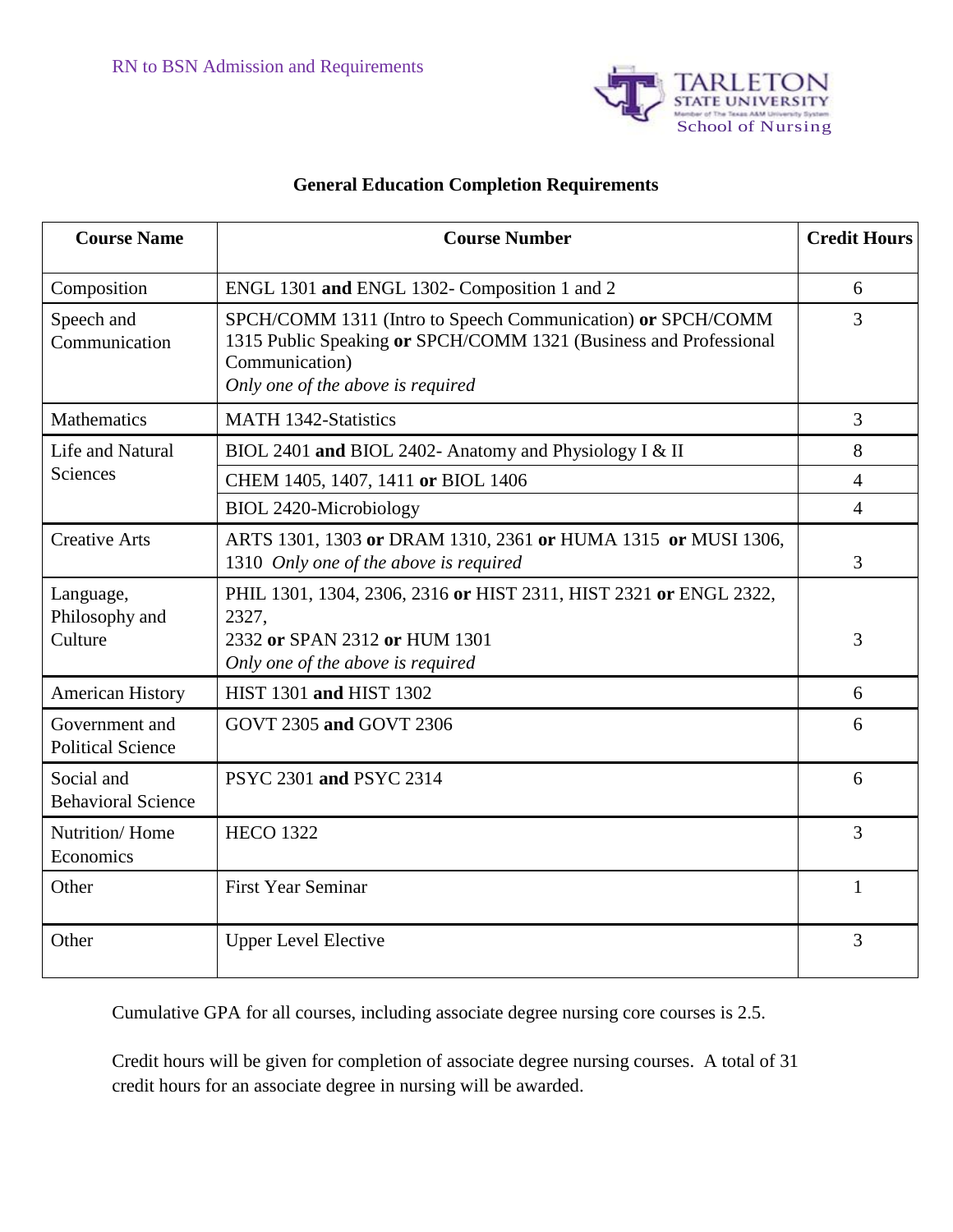

| <b>Courses- Two Courses Taken At A Time- Courses Offered Every 8 Weeks</b> | <b>Credit Hours</b>          |
|----------------------------------------------------------------------------|------------------------------|
| NURS 3305 Professional Role Transitions for RN's*                          | 3- (3 Classroom/0 Lab)       |
| NURS 3348 Evidence Based Practice for RN's                                 | 3- (3 Classroom/0 Lab)       |
| NURS 3440 Pathophysiology and Pharmacology for RN's                        | 4-(4 classroom/0 Lab)        |
| NURS 3345 Health Informatics for RN's                                      | 3- (3 Classroom/0 Lab)       |
| NURS 3342 Health Assessment and Clinical Skills for RN's                   | 3- (2.5 Classroom/0.5 Lab)   |
| NURS 4360 Family and Community Health Nursing for RN's                     | 3-(2.5 Classroom/0.5 Lab)    |
| NURS 4445 Population Health Nursing for RN's                               | 4- (3.25 Classroom/0.75 Lab) |
| NURS 4314 Politics and Ethics in Professional Nursing                      | 3-(3 Classroom/0 Lab)        |
| NURS 4450 Nursing Leadership in Healthcare for RN's                        | 4- (3.25 Classroom/0.75 Lab) |
| Lab Hours Include Practice Experience and Experiential Learning            | Total: 30 hours              |

# *RN to BSN Curriculum-Accelerated*

\* Must be taken during the first 8 weeks